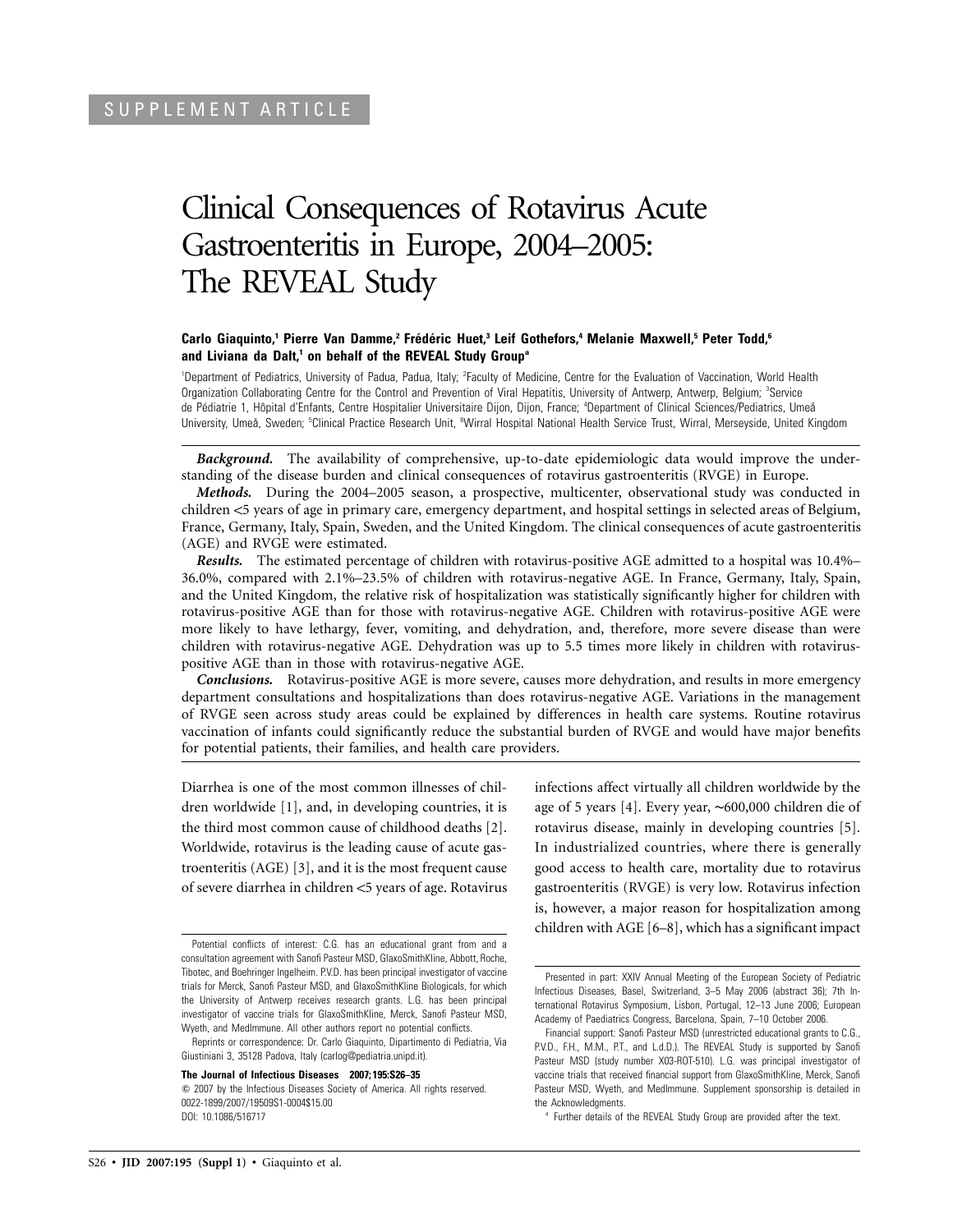on utilization of health care resources and costs. The direct and indirect costs of RVGE, together with the impact of children's illness on their families, including disease transmission, stress, and loss of workdays for parents, contribute to a substantial burden of disease associated with rotavirus [9]. The magnitude of this problem is underestimated, because many children with RVGE may not present for medical treatment, and many who do present are not asked to provide a stool specimen for rotavirus testing, especially in primary care [10].

Rotavirus is transmitted primarily by the fecal-oral route [11, 12], although transmission via airborne droplets has also been rarely reported [13, 14]. Rotavirus is highly contagious; only a small infectious dose  $\left($ <100 virus particles) is required to infect another person. Once a person is infected, high numbers  $(>10^{12}$ particles/g) of viral particles are shed in stool [13, 14].

RVGE is characterized by profuse watery diarrhea—as many as 20 episodes of diarrhea or vomiting per day in severe cases [15]—with loss of fluid and electrolytes that can last for 2–7 days, potentially leading to severe or fatal dehydration. The exact pathophysiologic mechanisms of RVGE are unclear, but the disease is thought to result from several processes acting simultaneously rather than from any single process [16, 17].

In view of the current lack of knowledge of the epidemiologic profile of RVGE in Europe, we performed a prospective study in 7 countries. The primary objective of the Rotavirus Gastroenteritis Epidemiology and Viral Types in Europe Accounting for Losses in Public Health and Society (REVEAL) Study was to assess the annual incidence rates for AGE and RVGE among children <5 years of age in 3 different health care settings hospital, emergency department, and primary care—in a specific study area in each country [8]. The secondary objectives of the study were to describe the distribution of rotavirus serotypes associated with RVGE [18], to evaluate the medical and societal costs of RVGE [9], and, as presented in the current article, to describe the clinical impact of RVGE.

## **MATERIALS AND METHODS**

The REVEAL Study was a prospective, multicenter, observational study of AGE in children  $<$  5 years of age, performed over a 12-month period (1 October 2004–30 September 2005) in selected areas of 7 countries: Belgium, France, Germany, Italy, Spain, Sweden, and the United Kingdom. The study was conducted in accordance with the 2004 revision of the Declaration of Helsinki, the guidelines for Good Epidemiological Practice [19], and local regulatory requirements. The protocol was approved by the local ethics committees.

Full details of the study design and sampling procedures are described elsewhere in this supplement [8]. In brief, a selected region within each country, which included both urban and rural populations, was identified. The study areas were as follows: Antwerp, Belgium; Dijon, France; Rostock, Germany; Padua, Italy; Gandia and Denia (Valencia), Spain; Västerbotten County, Sweden; and the Wirral, United Kingdom. Within each study area, all hospitals and emergency departments and a convenience sample of primary care physicians (general practitioners and/or pediatricians) participated in the study. All children  $<$ 5 years of age presenting with AGE during the study period were eligible for inclusion. The numbers of children  $<$  5 years of age in each area were as follows: 14,193 in Belgium, 13,108 in France, 15,844 in Germany, 16,000 in Italy, 14,856 in Spain, 12,763 in Sweden, and 17,488 in the United Kingdom [8]. Children who had participated in a trial of a rotavirus vaccine or who had a nosocomial AGE were excluded.

AGE was defined as an episode of at least 3 loose stools, 3 watery stools, or forceful vomiting associated with gastroenteritis occurring within a 24-h period during the 7 days before the medical visit; the episode must have been preceded by a symptom-free period of 14 days, in the absence of a previously diagnosed chronic gastrointestinal tract disease with symptoms compatible with the definition of AGE (e.g., celiac disease or Hirschsprung disease). Rotavirus-positive AGE was defined as AGE (corresponding to the clinical definition) with rotavirus detection by ELISA. The serotyping and genotyping methods used are described elsewhere [8, 18].

Data relating to the nature and duration of symptoms were collected via a series of questionnaires completed by the parents and physician, as well as by the nurse responsible for hospitalized children. The physician completed a baseline questionnaire with details of inclusion criteria, environmental factors (e.g., breast-feeding and previous episodes of gastroenteritis in the past 12 months), health care utilization related to the AGE episode before the inclusion visit, medication prescribed, and laboratory investigations requested during the inclusion visit and the results of those investigations for the detection of rotavirus. Parents completed a baseline questionnaire relating to sociodemographic and environmental factors (e.g., education and employment status of parents, number of children and adults in the household, and care of the child during the day). For children who were hospitalized, a follow-up questionnaire was completed by the treating nurse with or without the parents, relating to the nature and duration of symptoms of AGE, laboratory tests, and rehydration therapy (intravenous [iv] fluids and oral rehydration solutions). For all children, the parents completed a follow-up questionnaire at the end of the episode, relating to the nature and duration of symptoms, additional health care utilization for AGE since the inclusion visit (e.g., additional primary care or emergency department visits or hospitalization), and other parameters associated with the cost of RVGE (e.g., medication at home and number of workdays lost by parents).

If a child visited  $>1$  health care setting during the AGE episode, he or she was included in the study at the highest level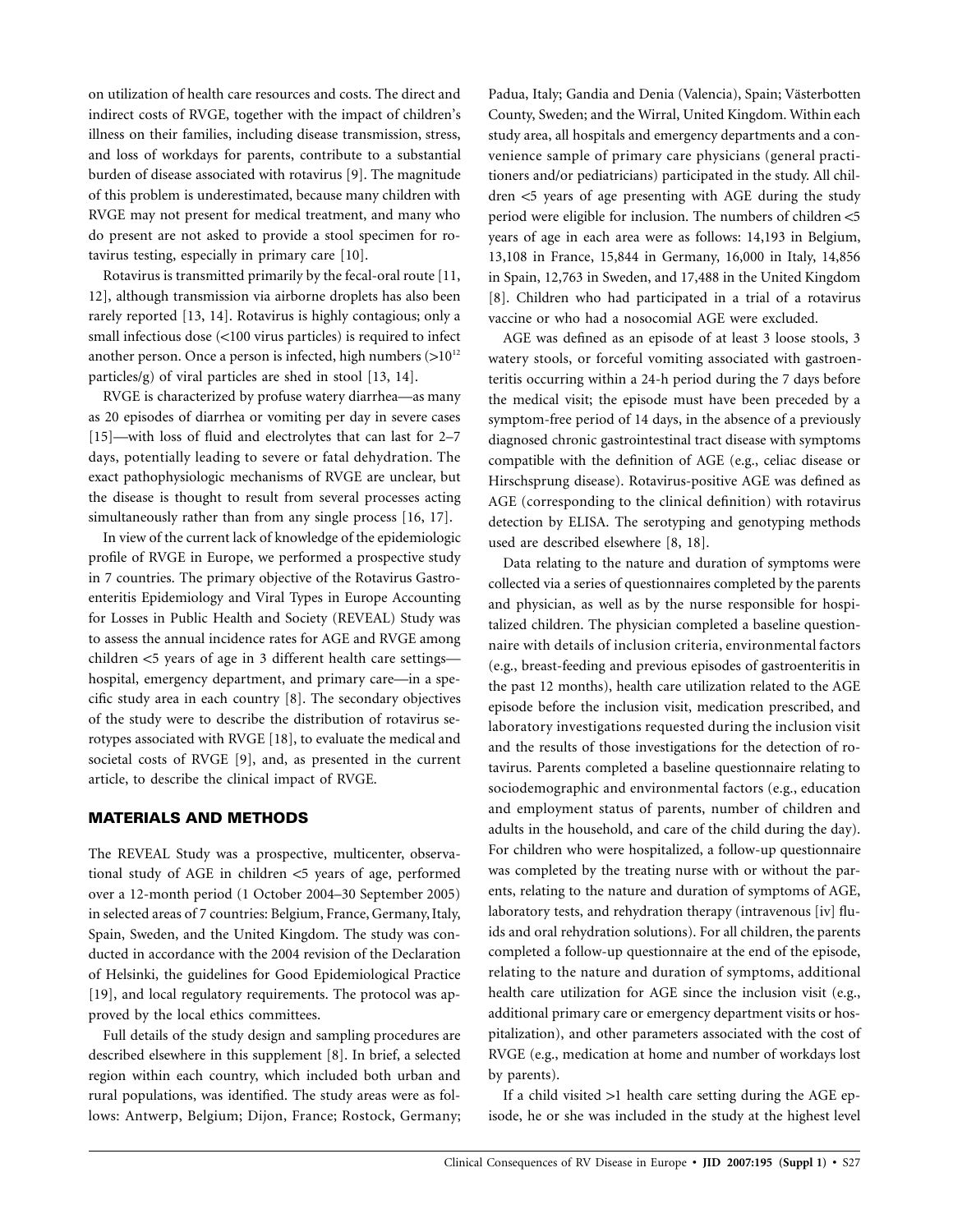of care, in increasing order: primary care, emergency department, hospital. For example, a child who consulted a primary care physician and also required hospitalization was included in the hospital setting. In the German study area, there were no inclusions for the emergency department setting, because all eligible children consulting at emergency departments were referred to a hospital and were therefore included in the hospital setting. Children who satisfied the eligibility criteria but whose parents did not give written, informed consent; whose parents did not speak the native language of the country, or had no access to a telephone were not included in the study.

For each study area, the overall incidence rates for AGE and RVGE were estimated by extrapolating data from the included children to children who were eligible but not included, while adjusting for response rates and sampling fraction [8]. It was assumed that the characteristics and outcomes among children who were eligible but not included were similar to those of children who were included. All statistical analyses were performed using SAS software (version 8.2; SAS Institute). All data were summarized in frequency tables.

# **RESULTS**

Across the 7 study areas, 12 hospitals, 18 emergency departments, and 139 primary care physicians participated in the study [8]. Overall, 8301 children were assessed for eligibility. Of these, 7082 (85.3%) children were eligible for inclusion in the study, of whom 2846 (40.2%) were included. The age category and date of consultation for the remaining 4236 eligible children who were not included were recorded on a screening list, along with their age category and date of consultation. These data were used in the calculation of rotavirus incidence estimates. The most common reasons for noninclusion of the remaining 4236 children were parental consent not obtained (58%–97%) and inability to speak the native language (3%–42%).

The majority of children were  $\langle 2 \rangle$  years of age, and the male: female ratio was ∼55:45 for all areas except Sweden, where slightly more girls than boys were included. The number of participants per setting and country, the estimated incidence by country and age group, and the estimated seasonal distribution of AGE and RVGE occurrence are described elsewhere in this supplement [8].

The overall estimated percentages of children with RVGE among all children with AGE were 44.7% in Belgium, 33.5% in France, 27.8% in Germany, 43.6% in Italy, 31.2% in Spain, 52.0% in Sweden, and 35.9% in the United Kingdom. The percentage of estimated AGE cases due to rotavirus varied between settings. Rotavirus infection accounted for up to 69%, 64%, and 41% of children with AGE in the hospital, emergency department, and primary care settings, respectively, in individual study areas (table 1). In general, RVGE was more frequent

among children who were hospitalized or seen in emergency departments than among those seen only in primary care.

*Estimated hospitalization rates among children with rotavirus-positive or rotavirus-negative AGE.* In all study areas, the estimated percentage of children with rotavirus-positive AGE who were hospitalized was higher than the estimated percentage of children with rotavirus-negative AGE who were hospitalized. These percentages ranged from 10.4% in Germany to 36.0% in Sweden, for rotavirus-positive AGE, and from 2.1% in Germany to 23.5% in Sweden, for rotavirus-negative AGE (figure 1).

*Duration of hospitalization for children with rotavirus-positive or rotavirus-negative AGE.* The mean duration of hospitalization among children with rotavirus-positive AGE ranged from 2.5 days in Sweden to 5.0 days in Germany. A similar finding was observed for children with rotavirus-negative AGE, for whom the mean duration of hospitalization ranged from 2.4 days in the United Kingdom to 5.2 days in Germany (data not shown).

*Referral for additional health care.* A substantial percentage of patients visited  $>1$  health care setting (data not shown). Of children who first consulted in the primary care setting, 33%–68% subsequently required medical care in another clinical setting. In primary care settings in all study areas, the percentages of children with rotavirus-positive disease who were referred to either an emergency department (6.1%–45.3%) or a hospital (13.0%–57.1%) were greater than the corresponding percentages of children with rotavirus-negative disease (0%– 18.1% and 3.8%–28.1%, respectively) (table 2). The relative risk (RR) of being referred to an emergency department after an initial consultation in primary care was higher for children with rotavirus-positive AGE than for those with rotavirus-negative AGE, and this difference reached statistical significance in France and Italy. The RR for hospitalization after an initial consultation in primary care was also higher for children with rotavirus-positive AGE than for those with rotavirus-negative AGE, and this difference reached statistical significance in France, Germany, Italy, Spain, and the United Kingdom.

*Estimated frequency of clinical symptoms among children with rotavirus-positive or rotavirus-negative AGE.* In all study areas, the estimated frequency of symptoms of AGE, such as dehydration, vomiting, lethargy, and fever, was generallyhigher among children with rotavirus-positive AGE than among those with rotavirus-negative AGE.

Across study areas, the estimated percentage of children with rotavirus-positive AGE who were dehydrated ranged from 11.1% to 71.4% (figure 2). In 5 of the 7 study areas, dehydration was 1.8–5.5 times more likely in children with rotavirus-positive AGE than in those with rotavirus-negative AGE; in the remaining 2 countries, there was no increased likelihood of dehydration. Vomiting was also more common in children with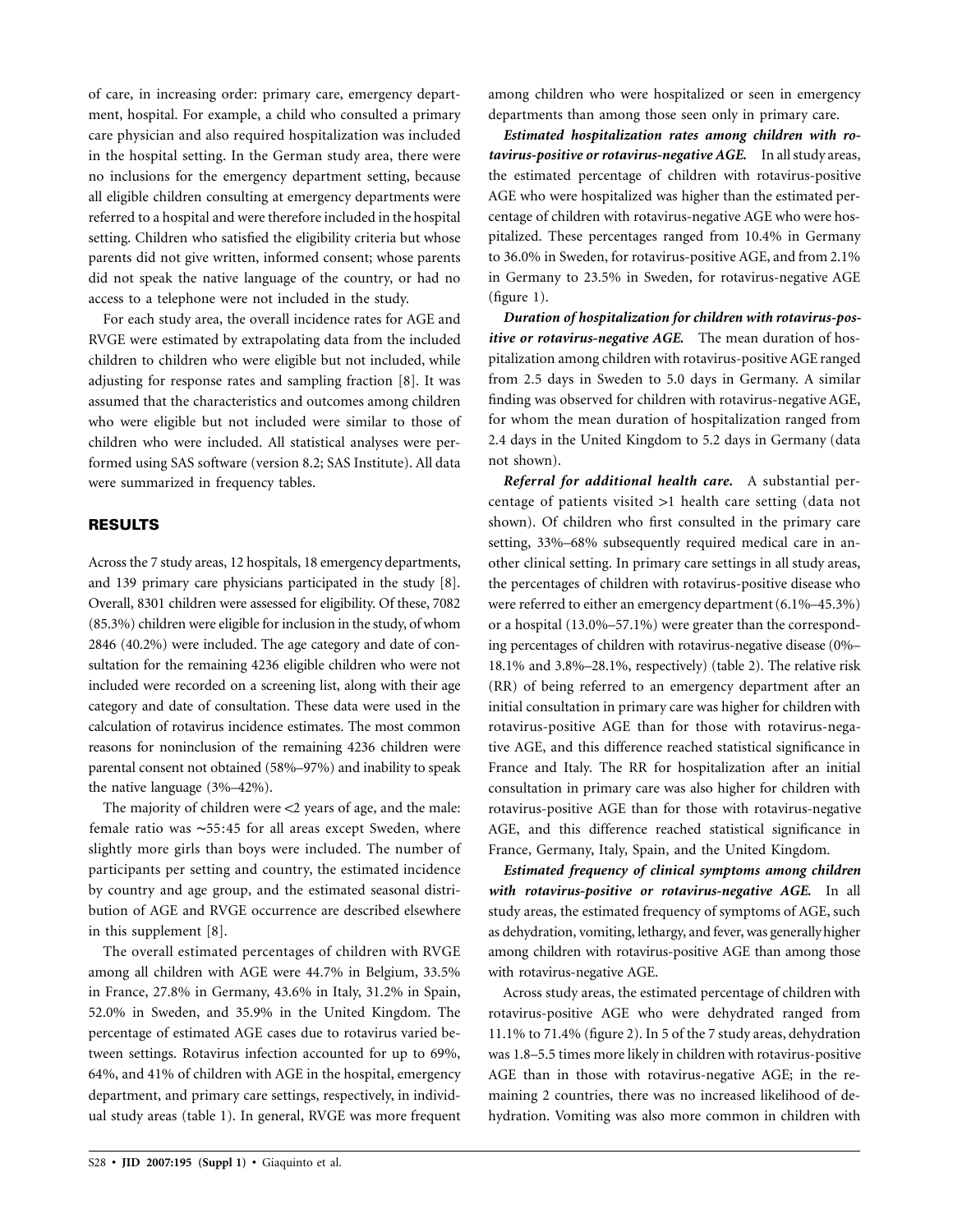## **Table 1. Observed and estimated numbers of children in each setting, by study area.**

|                                 | Hospital  |                        | Emergency department |                        | Primary care |                        | Total                  |
|---------------------------------|-----------|------------------------|----------------------|------------------------|--------------|------------------------|------------------------|
| Study area, finding             | Observed  | Estimated <sup>a</sup> | Observed             | Estimated <sup>a</sup> | Observed     | Estimated <sup>a</sup> | estimated <sup>a</sup> |
| Belgium ( $n = 127$ )           |           |                        |                      |                        |              |                        |                        |
| Total                           | 79        | 241                    | 5                    | 281                    | 43           | 550                    | 1072                   |
| ELISA results available         | 67        |                        | 5                    |                        | 39           |                        |                        |
| RV positive, no. (%) of samples | 39 (58.2) | 140 (58.1)             | 2(40.0)              | 112 (39.9)             | 16(41.0)     | 227 (41.3)             | 479 (44.7)             |
| RV negative, no. (%) of samples | 28 (41.8) | 101 (41.9)             | 3(60.0)              | 169 (60.1)             | 23 (59.0)    | 323 (58.7)             | 593 (55.3)             |
| France $(n = 281)$              |           |                        |                      |                        |              |                        |                        |
| Total                           | 63        | 205                    | 120                  | 770                    | 98           | 969                    | 1944                   |
| ELISA results available         | 54        |                        | 111                  |                        | 97           |                        |                        |
| RV positive, no. (%) of samples | 30(55.6)  | 114 (55.6)             | 50 (45.0)            | 347 (45.1)             | 19 (19.6)    | 190 (19.6)             | 651 (33.5)             |
| RV negative, no. (%) of samples | 24 (44.4) | 91(44.4)               | 61(55.0)             | 423 (54.9)             | 78 (80.4)    | 779 (80.4)             | 1293 (66.5)            |
| Germany ( $n = 499$ )           |           |                        |                      |                        |              |                        |                        |
| Total                           | 85        | 121                    | 0 <sup>b</sup>       | $\mathbf 0$            | 414          | 2544                   | 2665                   |
| ELISA results available         | 81        |                        | <b>NA</b>            |                        | 403          |                        |                        |
| RV positive, no. (%) of samples | 53 (65.4) | 80 (66.1)              | <b>NA</b>            | <b>NA</b>              | 105(26.1)    | 662 (26.0)             | 742 (27.8)             |
| RV negative, no. (%) of samples | 28 (34.6) | 41 (33.9)              | <b>NA</b>            | <b>NA</b>              | 298 (73.9)   | 1882 (74.0)            | 1923 (72.2)            |
| Italy ( $n = 757$ )             |           |                        |                      |                        |              |                        |                        |
| Total                           | 83        | 122                    | 266                  | 494                    | 408          | 1108                   | 1724                   |
| ELISA results available         | 80        |                        | 241                  |                        | 404          |                        |                        |
| RV positive, no. (%) of samples | 55 (68.8) | 84 (68.9)              | 148 (61.4)           | 303 (61.3)             | 133 (32.9)   | 364 (32.9)             | 751 (43.6)             |
| RV negative, no. (%) of samples | 25 (31.3) | 38 (31.1)              | 93 (38.6)            | 191 (38.7)             | 271 (67.1)   | 744 (67.1)             | 973 (56.4)             |
| Spain ( $n = 801$ )             |           |                        |                      |                        |              |                        |                        |
| Total                           | 101       | 181                    | 299                  | 797                    | 401          | 1277                   | 2255                   |
| ELISA results available         | 98        |                        | 286                  |                        | 388          |                        |                        |
| RV positive, no. (%) of samples | 52(53.1)  | 96 (53.0)              | 101 (35.3)           | 282 (35.4)             | 99 (25.5)    | 325 (25.5)             | 703 (31.2)             |
| RV negative, no. (%) of samples | 46 (46.9) | 85 (47.0)              | 185 (64.7)           | 515 (64.6)             | 289 (74.5)   | 952 (74.5)             | 1552 (68.8)            |
| Sweden ( $n = 221$ )            |           |                        |                      |                        |              |                        |                        |
| Total                           | 115       | 159                    | 92                   | 275                    | $14^{\circ}$ | $104^\circ$            | 538                    |
| ELISA results available         | 111       |                        | 85                   |                        | 14           |                        |                        |
| RV positive, no. (%) of samples | 69 (62.2) | 98 (61.6)              | 54 (63.5)            | 174 (63.3)             | 1(7.1)       | 8(7.7)                 | 280 (52.0)             |
| RV negative, no. (%) of samples | 42 (37.8) | 61 (38.4)              | 31 (36.5)            | 101 (36.7)             | 13 (92.9)    | 96 (92.3)              | 258 (48.0)             |
| United Kingdom ( $n = 160$ )    |           |                        |                      |                        |              |                        |                        |
| Total                           | 68        | 84                     | 37                   | 55                     | 55           | 871                    | 1010                   |
| ELISA results available         | 64        |                        | 37                   |                        | 47           |                        |                        |
| RV positive, no. (%) of samples | 39 (60.9) | 51 (60.7)              | 22 (59.5)            | 33 (60.0)              | 15 (31.9)    | 279 (32.0)             | 363 (35.9)             |
| RV negative, no. (%) of samples | 25 (39.1) | 33 (39.3)              | 15 (40.5)            | 22 (40.0)              | 32 (68.1)    | 592 (68.0)             | 647 (64.1)             |

**NOTE.** Data are no. of children, unless otherwise indicated. NA, not applicable; RV, rotavirus.

<sup>a</sup> Estimated values take into account the participation rate and missing ELISA results. It was assumed that missing ELISA results would have the same proportion of RV-positive samples as those samples for which results were available.<br><sup>b</sup> In the German study area, all eligible children who presented to the emergency department with acute gastroenteritis during the study

the hospital, so there were no inclusions for the emergency department setting.<br><sup>c</sup> In the primary care setting in the Swedish study area, parents generally called a nurse advice service located in the same medical center

care physicians. Therefore, on the basis of the nurses' advice, most children with acute gastroenteritis were referred to higher care or treated at home.

rotavirus infection; it was estimated to occur in 76.7%–99.5% of such children, compared with 56.1%–82.9% of children with rotavirus-negative disease, and it was more likely to be the first sign of AGE in children who were rotavirus positive than in those who were rotavirus negative (data not shown). Across study areas, the estimated percentages of the other common symptoms of AGE among children with rotavirus-positive AGE were as follows: diarrhea, 91.0%–99.2%; fever, 58.4%–90.1%; irritability, 59.2%–89.1%; and lethargy, 52.8%–95.0%. Among children with rotavirus-negative AGE, the corresponding estimated percentages were as follows: dehydration, 3.2%–35.7%; diarrhea, 83.2%–99.2%; fever, 38.2%–60.7%; irritability, 71.8%– 91.5%; and lethargy, 41.9%–82.4%.

*Treatment and laboratory investigations for children with rotavirus-positive or rotavirus-negative AGE.* In the primary care setting across 6 of the 7 study areas, 36.8%–61.5% of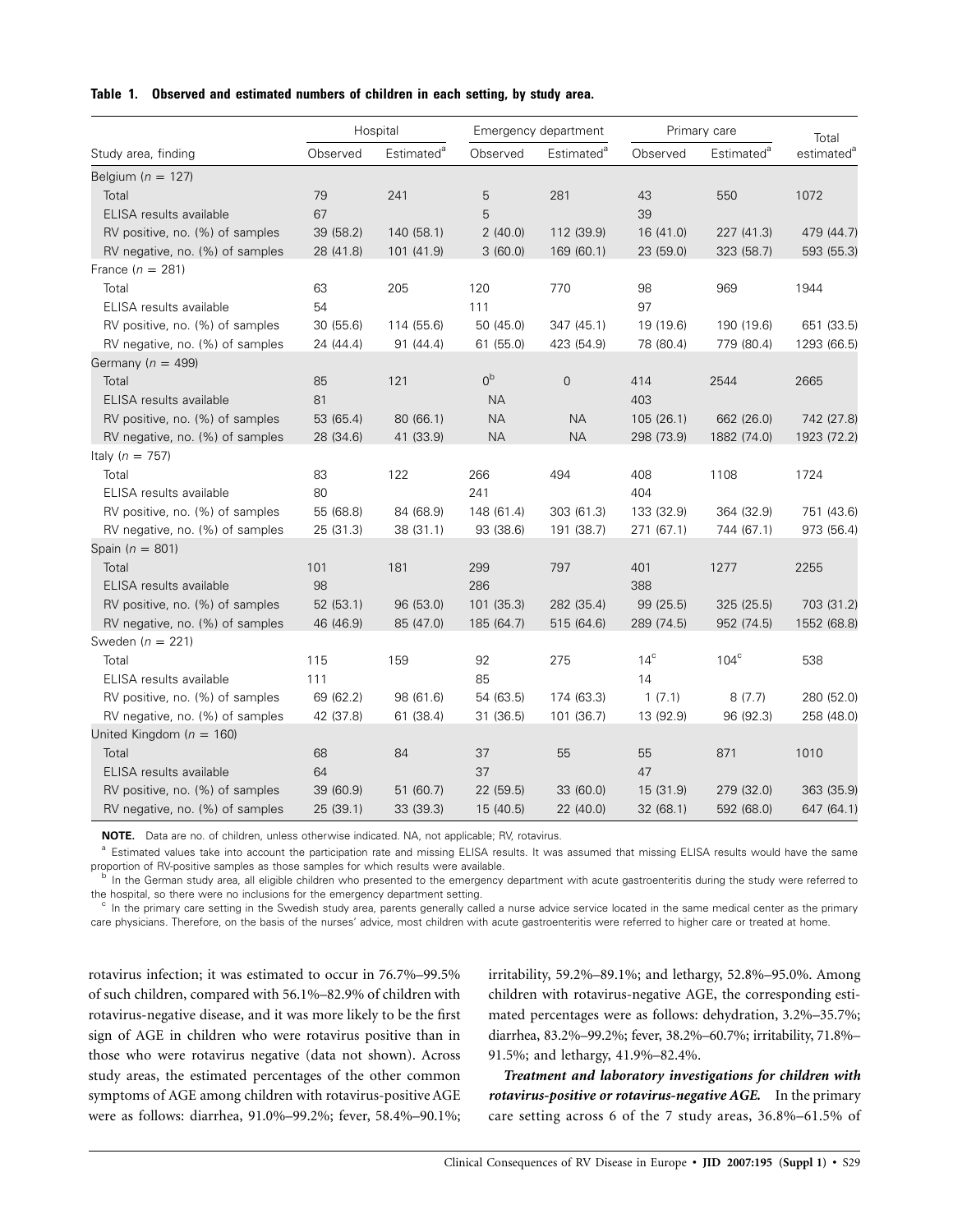

**Figure 1.** Estimated percentages of children with rotavirus-positive acute gastroenteritis (AGE) *(black bars)* or rotavirus-negative AGE *(white bars)* who were hospitalized, by study area.

children with rotavirus-positive AGE were prescribed medication, such as antidiarrheal, anti-infective, or analgesic agents, compared with 26.1%–79.5% of children with rotavirus-negative AGE. In Sweden, only 1 child had confirmed rotaviruspositive AGE, so Sweden was excluded from this analysis. In the emergency department setting in France, Italy, Spain, and the United Kingdom, up to 64.0% of children with rotaviruspositive AGE and up to 55.7% of children with rotavirus-negative AGE received prescribed medication. In Sweden, the majority of the children received either no medication or overthe-counter medication (80% and 90% of children with rotavirus-positive and rotavirus-negative AGE, respectively). In Germany, no children were included in the emergency department setting, and, in Belgium, only 5 children were included. Among hospitalized children, 21.2%–69.2% of those with rotavirus-positive AGE and 12.5%–90.9% of those with rotavirus-negative AGE were given prescribed medication exclusively. Up to 57.9% of children with rotavirus-positive AGE seen in primary care received both prescribed and over-thecounter medication; in emergency department and hospital settings, the percentages were 26.0% and 28.9%, respectively. Few patients in any health care setting received only over-thecounter medication.

There was considerable variation in the percentage of children hospitalized with AGE who received iv rehydration therapy and/or oral rehydration solutions. In the Italian study area, for example, 91.5% of children with rotavirus-positive AGE and 71.4% of children with rotavirus-negative AGE received iv fluids, whereas, in the United Kingdom, children received either oral rehydration solutions or both oral and iv rehydration therapy; none received only iv rehydration therapy. A minority of children in Belgium, France, Italy, Spain, and Sweden received no rehydration therapy (data not shown). Across the study areas, substantial variation occurred in the percentage of children who had laboratory investigations performed, such as

stool or blood sample analysis, or ultrasound examination performed during the initial evaluation in the hospital setting. Among children with rotavirus-positive AGE, 6.5%–94.3% had laboratory investigations performed, whereas 24.1%–96.4% of children with rotavirus-negative AGE had laboratory investigations performed. The percentages were lower in the emergency department and primary care settings, with 0%–61.5% and 0%–21.0%, respectively, of children with rotavirus-positive AGE and 11.5%–66.7% and 6.4%–30.8%, respectively, of children with rotavirus-negative AGE having laboratory investigations performed.

## **DISCUSSION**

The REVEAL Study is, to our knowledge, the first large-scale prospective epidemiologic study of pediatric RVGE in Europe in 3 health care settings: hospital, emergency department, and primary care. The results from the REVEAL Study show that, in all 7 study areas, rotavirus is responsible for a high percentage of AGE among children <5 years of age and that RVGE is more frequent among children 6–23 months of age than among those in other age groups [8]. The REVEAL Study data presented in this article show that rotavirus-positive AGE is more severe than rotavirus-negative AGE. Symptoms such as dehydration, vomiting, lethargy, and fever were more frequently observed among children with rotavirus-positive AGE than among those with rotavirus-negative AGE. Among children who first consulted in primary care, the greater severity of rotavirus-positive AGE was also reflected by the higher risk of emergency department or hospital admission for children with rotaviruspositive AGE than for those with rotavirus-negative AGE. In addition, in all areas studied, rotavirus infection was the underlying cause of illness in the majority of children hospitalized with AGE.

A major strength of the REVEAL Study is that >2800 children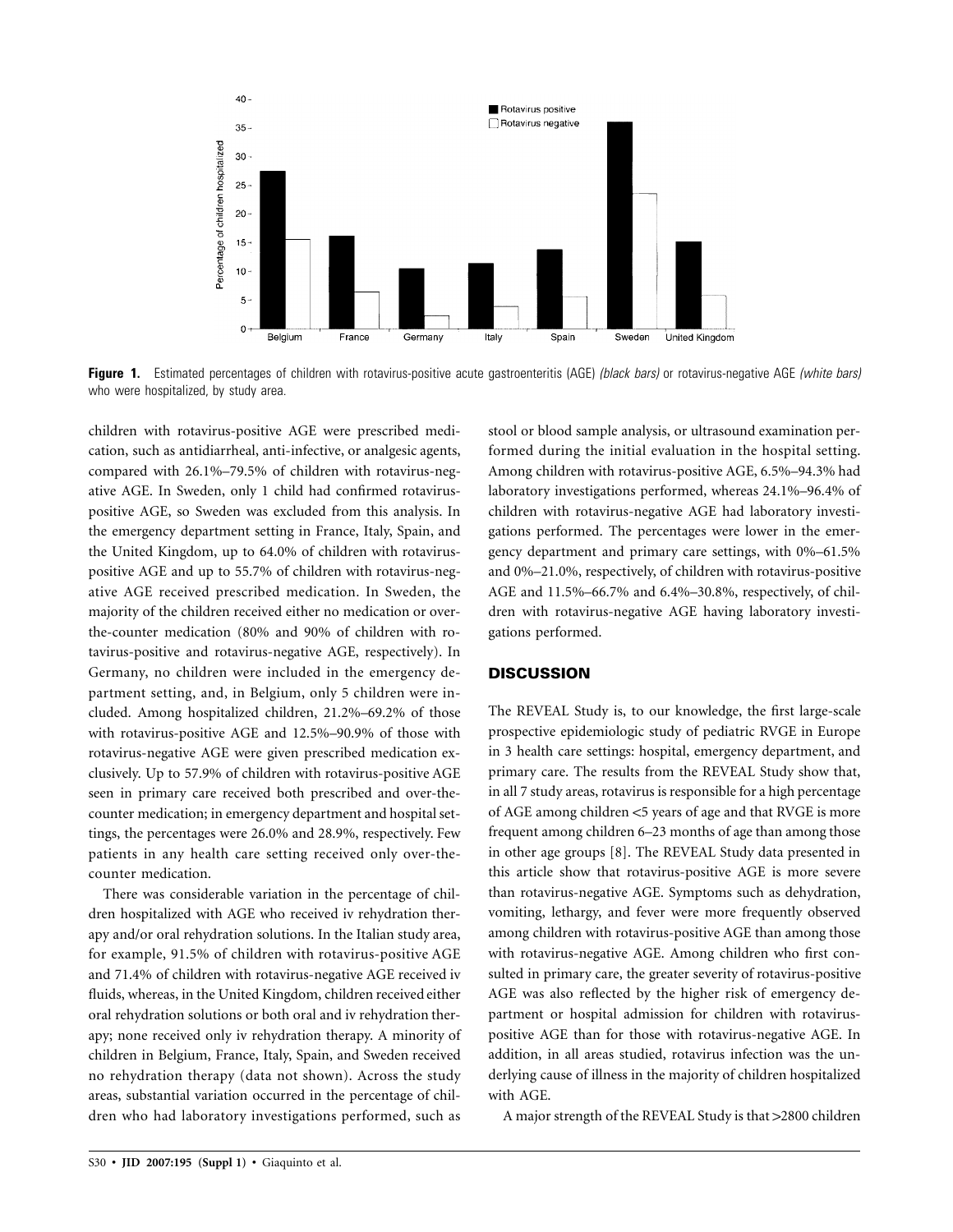|                                         | First seen<br>in primary | Emergency department        |                     | Hospital           |                     |  |
|-----------------------------------------|--------------------------|-----------------------------|---------------------|--------------------|---------------------|--|
| Study area                              | care, no.                | Referrals, no. (%)          | RR (95% CI)         | Referrals, no. (%) | RR (95% CI)         |  |
| Belgium                                 |                          |                             |                     |                    |                     |  |
| Total                                   | 72                       |                             |                     |                    |                     |  |
| RV positive                             | 33                       | 2(6.1)                      | $NA^a$              | 15 (45.5)          | 1.62 (0.83-3.15)    |  |
| RV negative                             | 32                       | 0(0)                        | <b>NA</b>           | 9(28.1)            | 1.00                |  |
| ELISA result not available <sup>b</sup> | $\overline{7}$           |                             |                     |                    |                     |  |
| France                                  |                          |                             |                     |                    |                     |  |
| Total                                   | 179                      |                             |                     |                    |                     |  |
| RV positive                             | 64                       | 29 (45.3)                   | 2.80 (1.68-4.67)    | 16 (25.0)          | 2.63 (1.27-5.43)    |  |
| RV negative                             | 105                      | 17 (16.2)                   | 1.00                | 10(9.5)            | 1.00                |  |
| ELISA result not available <sup>b</sup> | 10                       |                             |                     |                    |                     |  |
| Germany                                 |                          |                             |                     |                    |                     |  |
| Total                                   | 452                      |                             |                     |                    |                     |  |
| RV positive                             | 121                      | $0^{\circ}$ ( $0^{\circ}$ ) | <b>NA</b>           | 16 (13.2)          | 2.21 (1.17-4.15)    |  |
| RV negative                             | 317                      | $0^{\circ}$ ( $0^{\circ}$ ) | <b>NA</b>           | 19 (6.0)           | 1.00                |  |
| ELISA result not available <sup>b</sup> | 14                       |                             |                     |                    |                     |  |
| Italy                                   |                          |                             |                     |                    |                     |  |
| Total                                   | 568                      |                             |                     |                    |                     |  |
| RV positive                             | 239                      | 75 (31.4)                   | $3.38(2.28 - 5.01)$ | 31 (13.0)          | $3.37(1.77 - 6.43)$ |  |
| RV negative                             | 312                      | 29(9.3)                     | 1.00                | 12(3.9)            | 1.00                |  |
| ELISA result not available <sup>b</sup> | 17                       |                             |                     |                    |                     |  |
| Spain                                   |                          |                             |                     |                    |                     |  |
| Total                                   | 546                      |                             |                     |                    |                     |  |
| RV positive                             | 159                      | 38 (23.9)                   | 1.32 (0.93-1.88)    | 22 (13.8)          | 3.66 (1.92-6.96)    |  |
| RV negative                             | 370                      | 67 (18.1)                   | 1.00                | 14(3.8)            | 1.00                |  |
| ELISA result not available <sup>b</sup> | 17                       |                             |                     |                    |                     |  |
| Sweden                                  |                          |                             |                     |                    |                     |  |
| Total                                   | 37                       |                             |                     |                    |                     |  |
| RV positive                             | 14                       | 5(35.7)                     | 2.62 (0.74-9.28)    | 8(57.1)            | 2.10 (0.92-4.75)    |  |
| RV negative                             | 22                       | 3(13.6)                     | 1.00                | 6(27.3)            | 1.00                |  |
| ELISA result not available <sup>b</sup> | $\mathbf{1}$             |                             |                     |                    |                     |  |
| United Kingdom                          |                          |                             |                     |                    |                     |  |
| Total                                   | 106                      |                             |                     |                    |                     |  |
| RV positive                             | 42                       | 8(19.1)                     | 1.41 (0.56-3.58)    | 19 (45.2)          | 1.81 (1.02-3.22)    |  |
| RV negative                             | 52                       | 7(13.5)                     | 1.00                | 13 (25.0)          | 1.00                |  |
| ELISA result not available <sup>b</sup> | 12                       |                             |                     |                    |                     |  |

**Table 2. Observed percentages of children with rotavirus (RV)–positive or RV-negative acute gastroenteritis (AGE) first seen in the primary care setting who were referred to an emergency department or hospital.**

**NOTE.** The reference group for RR calculations is RV-negative patients, for whom risk is equal to 1.0. CI, confidence interval; NA, not applicable; RR, relative risk.

a RR calculation was not possible, because there were no referrals in the RV-negative group.<br>
<sup>b</sup> ELISA results were not available, either because there were insufficient samples or the test results were not interpretable.

the hospital, so there were no inclusions for the emergency department setting.

were included from hospital, emergency department, and primary care settings in selected study areas in 7 countries. Additionally, the same protocol was used in all study areas, and the study covered an entire season of RVGE. Furthermore, a central laboratory performed the rotavirus ELISAs. A potential limitation of this study, however, is that the incidence rate calculations relied on extrapolation of data from an observed population to the whole population of each study area, on the basis of the assumption that the nonincluded children with AGE/RVGE would have similar characteristics (see [8]). Other potential limitations, which may result in underestimation of the incidence of RVGE, were that only children seeking health care could be included in the study and that only samples that were found to be positive by ELISA were analyzed using reversetranscription polymerase chain reaction, a more sensitive assay than ELISA [20, 21]. In this study, we did not look for other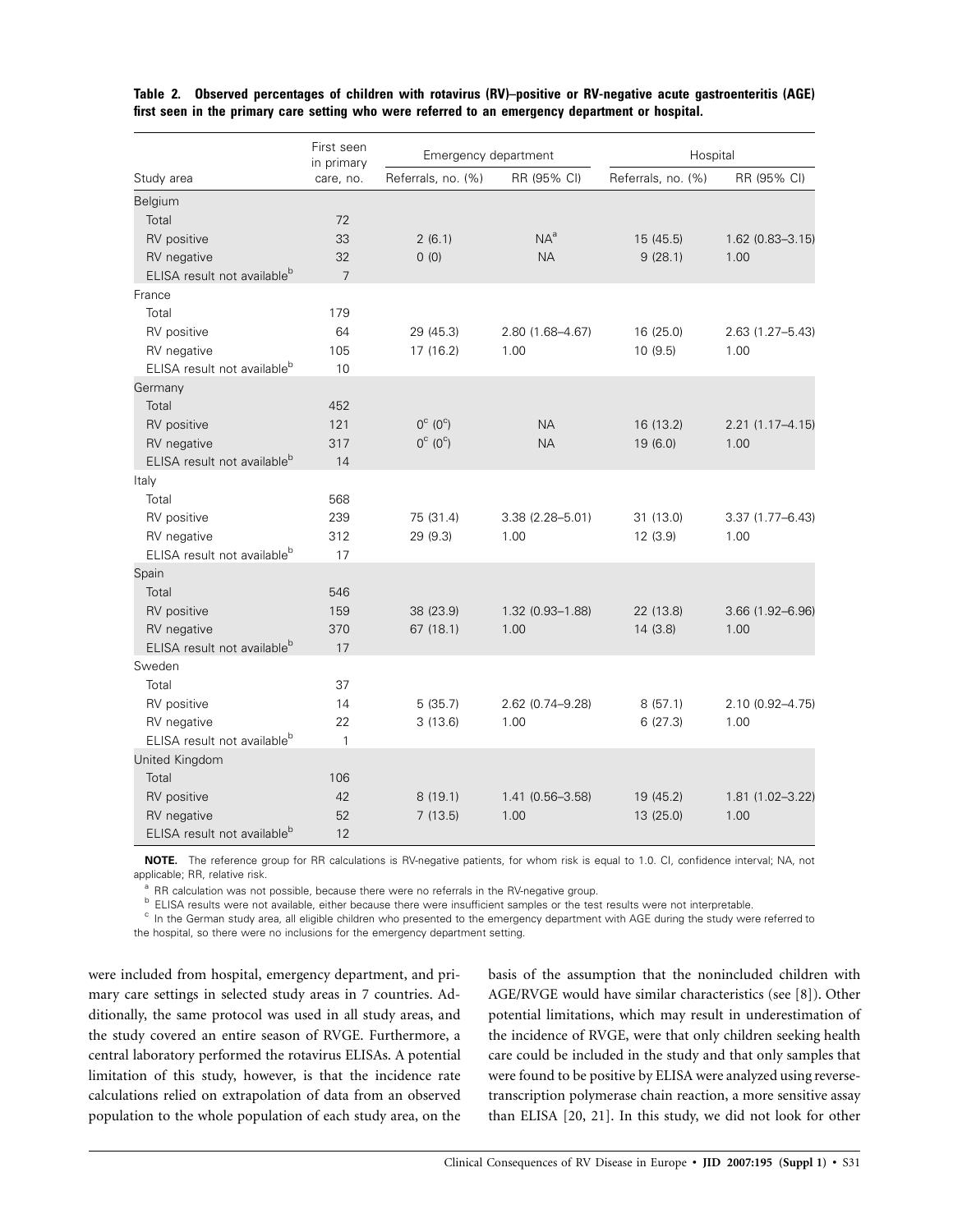

**Figure 2.** Estimated percentages of children with dehydration among those with rotavirus-positive acute gastroenteritis (AGE) *(black bars)* or rotavirusnegative AGE *(white bars),* by study area. The prevalence ratio for dehydration, calculated as the estimated percentage of children with dehydration among those with rotavirus-positive AGE divided by the percentage of children with dehydration among those with rotavirus-negative AGE, is indicated for each study area above the bars.

possible pathogens that could have been responsible for AGE, and it is important to remember that, because there is a wide variety of infectious agents that could cause rotavirus-negative AGE, this group is likely to encompass a heterogeneous population, particularly in comparison with the rotavirus-positive AGE population. Another potential limitation is that not all primary care physicians participating in the study had computerized records to provide reliable data on the number of children  $<$ 5 years of age in the study area (the denominator). In practices using paper records, therefore, denominators were calculated from the list of patients attending the physician's office during the study period [8], but this denominator might not include all children <5 years of age and so could have led to overestimation of the rates of AGE and RVGE in the primary care setting.

Despite the potential limitations, our findings are consistent with those from other studies that have shown a greater severity of rotavirus-positive AGE compared with rotavirus-negative AGE, with a higher frequency of dehydration, vomiting, and fever [22–25]. However, it is not possible to diagnose rotavirus infection on the basis of the clinical symptoms alone, because these are neither specific nor distinguishable from AGE due to other common causes [26]. From a clinical perspective, this is not a major concern, because there are no specific treatments available for rotavirus infection, and physicians cannot reliably predict whether any given child will develop severe disease [27].

Some investigators have noted an association between a higher hospitalization rate associated with rotavirus-positive AGE, compared with rotavirus-negative AGE [28, 29], suggesting a more severe course for rotavirus-positive AGE. This has been confirmed by our study, in which the estimated hospitalization rates were higher for children with rotavirus-positive AGE in all study areas, ranging from 10.4% (Germany) to 36% (Sweden), compared with 2.1% (Germany) to 23.5%

(Sweden) for children with rotavirus-negative AGE. This is consistent with the observation that rotavirus-positive AGE is  $>3$ times more likely to result in hospitalization than is gastroenteritis from other causes [28].

Variability in hospitalization and treatment rates found in different study areas more likely reflects different models of care for children with AGE than differences in strain or serotype virulence or in host population susceptibility. In Sweden, for example, most children are cared for at home or, if dehydrated, in a hospital. In Italy, however, children with AGE and mild dehydration often receive care, including oral rehydration solutions, at home, provided by visiting primary care pediatricians; only patients with more severe disease are referred to a hospital. This is reflected by the infrequent use of oral rehydration solutions and the frequent use of iv rehydration therapy in hospitalized children in Italy, compared with other countries. The mean duration of hospitalization that we observed was similar for children with rotavirus-positive AGE and those with rotavirus-negative AGE in our study. This may be explained by the fact that children are usually hospitalized when they are dehydrated or at risk of dehydration, regardless of the etiology of AGE.

The criteria for assessing dehydration in the study were the same in all countries. We did not provide any specific training, because we wanted the study to be as pragmatic as possible. We observed wide variation in the estimated percentage of rotavirus-positive children who were dehydrated (11%–71.4%), but the data collected do not enable us to explain this variation. For example, in Spain, it was estimated that 11.1% of children with RVGE were dehydrated, whereas, in hospitals, 88.9% of the children with RVGE were given iv rehydration therapy. However, in Belgium and Sweden, where the estimated percentages of rotavirus-positive children who were dehydrated were the highest (36.8% and 71.4%, respectively), the majority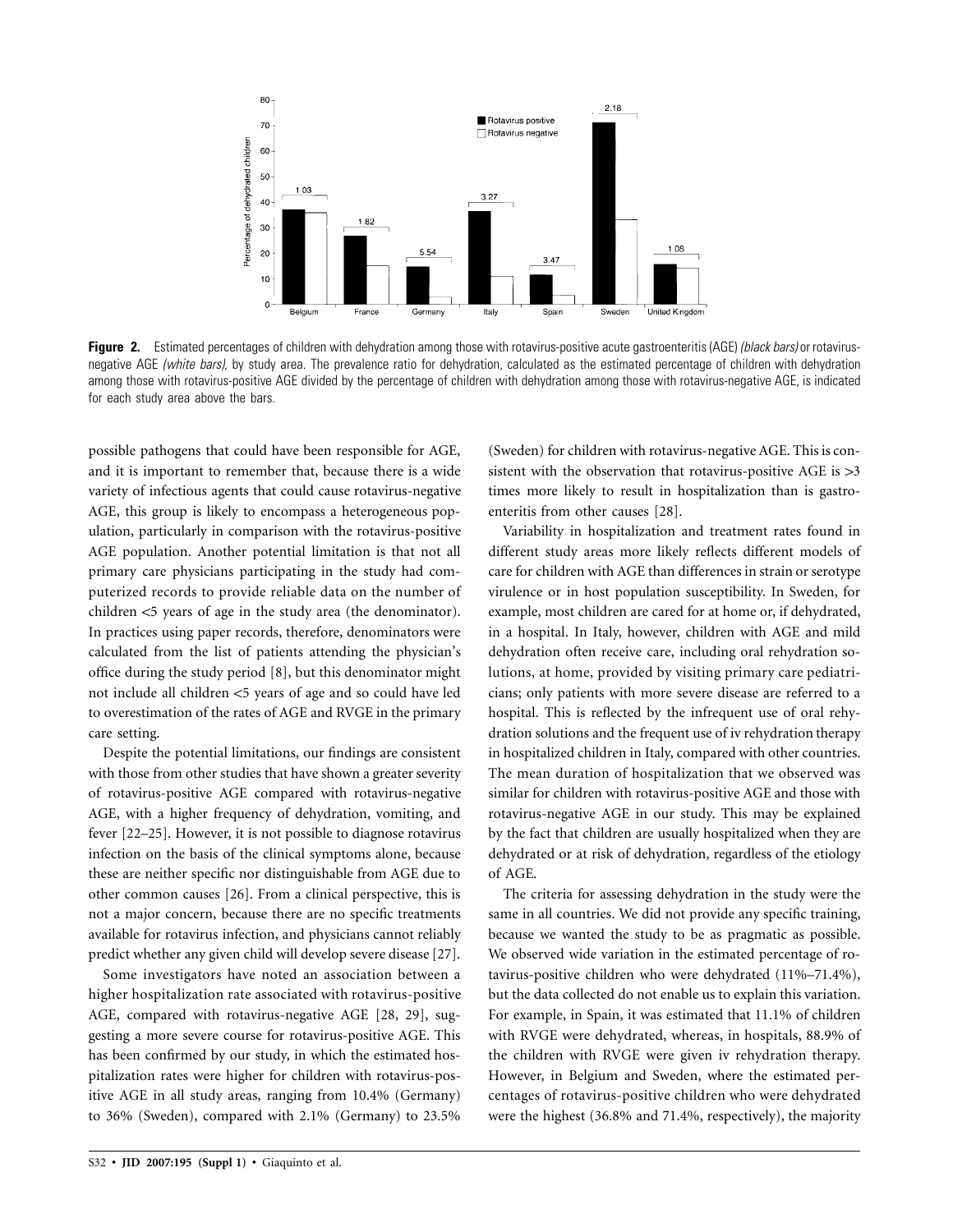of the children were included in the hospital setting (62.2% and 52.0%, respectively) and, therefore, were more likely to have more severe disease.

A previous epidemiologic study estimated that rotavirus accounts for  $>230$  deaths annually among children  $<$ 5 years of age in the European Union [30], most of them due to dehydration and delay in hospitalization. As would be predicted from the expected incidence of RVGE and the high level of health care provided in the study areas, no deaths were observed during this investigation.

We observed that the RR for emergency department care and hospital referrals among children who first consulted in the primary care setting was higher for children with rotaviruspositive AGE in both settings. This was statistically significant in France and Italy for emergency department referral and in France, Germany, Italy, Spain, and the United Kingdom for hospital referral. This important finding suggests that prevention of RVGE could greatly reduce the hospitalization rate for children with AGE. In addition, many children received care in multiple clinical settings, indicating that there can be considerable burden for patients, parents, and health care resources across multiple clinical settings.

Across the study, the percentage of children who were prescribed medication, such as an antidiarrheal agent, varied, and comparable percentages of children with rotavirus-positive AGE or rotavirus-negative AGE received prescribed medication in any study area. Similarly, there was considerable variation in the percentage of children hospitalized with AGE who received iv and/or oral rehydration therapies, reflecting different clinical practice in different study areas. Despite the established role of rehydration therapy in the management of children with AGE, some hospitalized children in the study were reported as not having received any rehydration therapy.

Our study showed that the incidence of RVGE is high in Europe, and most children  $\lt$  5 years of age are at risk [8]. Rotavirus-positive AGE is more severe than rotavirus-negative AGE, with higher frequencies of dehydration, vomiting, fever, and signs of lethargy and a greater risk of hospitalization. Compared with children with rotavirus-negative AGE, children with rotavirus-positive AGE more often present to multiple health care settings, providing evidence for the greater clinical impact of rotavirus AGE compared with that of nonrotavirus AGE. Reductions in the incidence and severity of RVGE would, therefore, have major benefits for potential patients, families, and health care providers. A decrease in hospital admissions due to community-acquired RVGE would be accompanied by a reduction in nosocomial rotavirus infections, which account for a large proportion of hospitalized children with RVGE [7, 31, 32]. The REVEAL Study has provided essential data on the clinical impact of RVGE and underlines the importance and likely benefits of early childhood vaccination.

## **THE REVEAL STUDY GROUP**

#### **Principal Investigators**

Pierre Van Damme and Marie Van der Wielen (University of Antwerp, Antwerp, Belgium); Frédéric Huet, Mondher Chouchane, Pierre Pothier, and Raphaelle Maudinas (University Hospital, Dijon, France); Christel Hülße and Martina Littman (Health Authorities of Mecklenburg Western Pomerania, Rostock, Germany); Carlo Giaquinto (University of Padua, Padua, Italy); Jose Mª Paricio Talayero (Hospital G.U. Marina Alta, Denia, Spain); Miguel Tomás Vila (Hospital Francesc de Borja, Gandia, Spain); Leif Gothefors and Margareta Baeckman (Umeå University Hospital, Umeå, Sweden); Peter Todd and Claire Allan (Arrowe Park Hospital, Wirral, Merseyside, United Kingdom); and Melanie Maxwell (Clinical Practice Research Unit, Wirral Hospital NHS Trust, Wirral, Merseyside, United Kingdom).

# **Participating Pediatricians, General Practitioners, and Hospital Staff**

*Belgium.* A. Vertruyen, P. Vanoverschelde, and the pediatric staff of Sint-Vincentius Hospital, Antwerp; G. Veereman and the pediatric staff of Queen Paola Children's Hospital, Antwerp; and the following general practitioners: E. Boydens, M. Cramm, J. De Rooze, P. De Smedt, P. Hannes, H. Hofkens, K. Maus, H. Nuyts, K. Peeters, H. Sahbaz, H. Stoop, H. Straetemans, F. Van Godtsenhoven, J. Van Herck, and M. Verhulst.

*France.* Hospital pediatricians from Clinique Ste-Marthe: M. Dauvergne, F. Funes de la Vega, H. Planson, D. Tenenbaum, and Abdel Zouaidia (clinical research associate).

General practitioners: J.-N. Beis, D. Bompy, P. Bugnon, F. Chaillot, P. Chapuis, F. Danjean-Meyer, E. Debost, A. Gebrael, D. Girard, P. Hedoin, C. Huber, T. Jean, P. Jemelen, M.-P. Lambert, B. Megraoua, G. Morel, F. Morlon, J.-Y. Servant, P. Sondey, Y. Sturm, and T. Vannier.

Primary care pediatricians: R. Baruteau and B. Virey. Emergency staff from SOS 21: F. Arcos, C. Chapuis, R. Gauyacq, O. Joly, R. Khong, T. Lavagna, and V. Mathelin.

*Germany.* General practitioners and family pediatricians: U. Baum, W.-D. Bohm, R. Greupner, H. Harder-Walter, K. Held, A. Hendel, A. Lange, A. Martin, M. Nahlik, M. Paul, U. Pfennig, M. Richter, E.-D. Ruickoldt, T. Schremmer, S. Sengbusch, B. Stein, R. Tinz, K. Warncke, C. Wendt, and C. Will.

*Italy.* Hospital pediatricians: L. da Dalt, S. Callegaro, B. Andreola, and M. Perin.

Primary care pediatricians: M. Bernuzzi, L. Cantarutti, S. Drago, A. De Marchi, P. Falconi, M. Felice, G. Giancola, C. Lista, C. Manni, F. Pisetta, and M. P. Sidran.

*Spain.* J.-M. Alentado Femenia, M.-T. Asensi Monzo, M.- J. Benlloch Muncharaz, A. Bernal Ferrer, B. Beseler Soto, G. Castellanos Gomez, J.-I. Collar del Castillo, P. Garcia Tamarit, D. Gómez Sánchez, M. Grieco Burucua, I. Izquierdo Fos, L.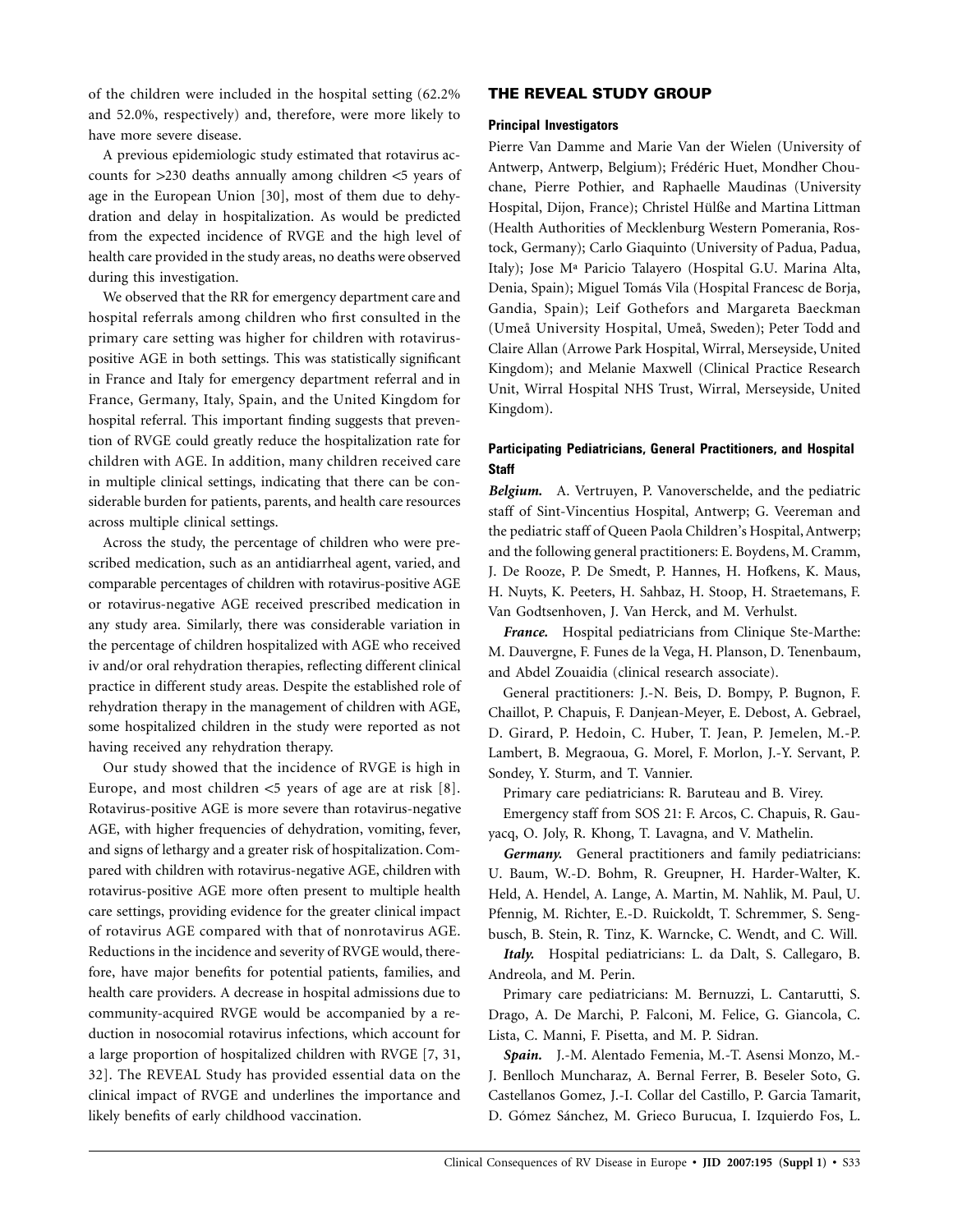Landa Rivera, J. Lledo Bernabeu, T. Llobat Estelles, M.-L. Lucas Abad, M.-A. Martín Sobrino, E. Olaya Lopez, M. Oltra Benavent, O. Peñalver Giner, R. Perello Castellano, J. Pérez Verdú, P. Puig Aracil, J. Raheb Azahar, M. Ramos Garcia, F. Ribes Lopez, F. Sanantonio Valdearcos, M. Sánchez Palomares, B. Santa Pau, L. Santos Serrano, J.-M. Sequi Canet, G. Serer Alminana, M. Soriano Carreras, and A. Uribelarrea Sierra.

*Sweden.* M. Alvin, M. Holmberg, K. Josefsson, K. Kristensen, M. Lindberg, B. Ögren, S. Persson, T. Rahm, and P. Wall, from the Health Care Center and their associated Child Health Centers.

*United Kingdom.* Hospital pediatricians: P. Bundred and the staff of Ward 11 from Arrowe Park Hospital, Wirral, Merseyside.

Private pediatricians: K. Allaudin, E. Cameron, T. D. Henessy, A. Hussain, V. K. Joshi, M. Lodh, M. Martin-Hiero, S. Murty, Y. Patwala, J. Renwick, R. Smye, P. Tandon, and S. William.

## **Sanofi Pasteur MSD Participants**

F. Belghiti, C. Cohen Sabas, M. Ginson, M. Haugh, L. Hessel, M. Kulig, N. Largeron, L. Marcelon, M. H. Metzger, J. Naysmith, L. Nicolas, C. Serrand, M. Trichard, O. van der Hel, and M. Watson.

Sanofi Pasteur MSD affiliates: M. Maître (Lyon, France), P. Dhont (Brussels, Belgium), N. Kitchin (Maidenhead, United Kingdom), I. Oyagüez (Madrid, Spain), H. Diehm (Leimen, Germany), S. Jow (Leimen, Germany), R. Di Marzo (Rome, Italy), and C. Young (Stockholm, Sweden).

#### **Acknowledgments**

We thank the following people whose collaboration contributed to the success of the REVEAL Study: F.-A. Allaert and N. Vernet (Cenbiotech, Dijon, France); D. J. DiStefano, G. Kulnis, M. Maliga, and L. Mallette (Merck Research Laboratory, Wayne, Pennsylvania); T. Busse, D. Knowlton, A. Morris, J. Mount, D. Sander, G. Vorholt, and R. Ward (Cincinnati Children's Hospital Medical Center, Cincinnati, Ohio); V. Iyer and N. McKendrick (Communigen, Oxford, United Kingdom); A. Moren (Epi-Concept, Paris, France); B. Pedalino (Sanofi Pasteur MSD [Europe], Lyon, France); Quintiles Strategic Research Services (Levallois-Perret, France); Quintiles Data Management & Statistics (Tanneries, France); B&C International S.A. (Mechelen, Belgium); AREMIS (Neuilly-sur-Seine, France); and Aegisnet France, Germany, Italy, Spain, Sweden, and United Kingdom. We also thank A. Charlett (Health Protection Agency, London, United Kingdom), D. Gendrel (Hôpital St. Vincent de Paul, Paris, France), M. Koopmans (Infectious Diseases and Perinatal Screening, Bilthoven, The Netherlands), and A. Krämer (Universität Bielefeld, Bielefeld, Germany) for taking part in 2 expert panel meetings held in October 2005 and April 2006 to discuss the results of the REVEAL Study. Last, but not least, we thank all the children and their parents who participated.

*Supplement sponsorship.* This article was published as part of a supplement entitled "The REVEAL Study: Epidemiology and Economic Impact of Pediatric Rotavirus Gastroenteritis in Europe," sponsored by Sanofi Pasteur MSD.

#### **References**

- 1. Kosek M, Bern C, Guerrant RL. The global burden of diarrhoeal disease, as estimated from studies published between 1992 and 2000. Bull World Health Organ **2003**; 81:197–204.
- 2. Black RE, Morris SS, Bryce J. Where and why are 10 million children dying every year? Lancet **2003**; 361:2226–34.
- 3. Parashar UD, Hummelman EG, Bresee JS, Miller MA, Glass RI. Global illness and deaths caused by rotavirus disease in children. Emerg Infect Dis **2003**; 9:565–72.
- 4. Velázquez FR, Matson DO, Calva JJ, et al. Rotavirus infections in infants as protection against subsequent infections. N Engl J Med **1996**; 335: 1022–8.
- 5. Parashar UD, Gibson CJ, Bresse JS, Glass RI. Rotavirus and severe childhood diarrhea. Emerg Infect Dis **2006**; 12:304–6.
- 6. Koopmans M, Brown D. Seasonality and diversity of Group A rotaviruses in Europe. Acta Paediatr Suppl **1999**; 88:14–9.
- 7. Pediatric Rotavirus European Committee (PROTECT). The paediatric burden of rotavirus disease in Europe. Epidemiol Infect **2006**; 134: 908–16.
- 8. Van Damme P, Giaquinto C, Huet F, et al., on behalf of the REVEAL Study Group. Multicenter prospective study of the burden of rotavirus acute gastroenteritis in Europe, 2004–2005: the REVEAL Study. J Infect Dis **2007**; 195(Suppl 1):S4–16 (in this supplement).
- 9. Giaquinto C, Van Damme P, Huet F, Gothefors L, Van der Wielen M, on behalf of the REVEAL Study Group. Costs of communityacquired pediatric rotavirus gastroenteritis in 7 European countries: the REVEAL Study. J Infect Dis **2007**; 195(Suppl 1):S36–44 (in this supplement).
- 10. Crowley DS, Ryan MJ, Wall PG. Gastroenteritis in children under 5 years of age in England and Wales. Commun Dis Rep CDR Rev **1997**;7: R82–6.
- 11. Dennehy PH. Transmission of rotavirus and other enteric pathogens in the home. Pediatr Infect Dis J **2000**; 19:S103–5.
- 12. Leung AK, Kellner JD, Davies HD. Rotavirus gastroenteritis. Adv Ther **2005**; 22:476–87.
- 13. Cook SM, Glass RI, LeBaron CW, Ho MS. Global seasonality of rotavirus infections. Bull World Health Organ **1990**; 68:171–7.
- 14. Glass RI, Parashar UD, Bresee JS, et al. Rotavirus vaccines: current prospects and future challenges. Lancet **2006**; 368:323–32.
- 15. Matson DO. Rotaviruses. In: Long SS, Pickering LK, Prober CG, eds. Principles and practice of pediatric infectious diseases. 2nd ed. New York: Churchill Livingstone, **2003**:1105–8.
- 16. Anderson EJ, Weber SG. Rotavirus infection in adults. Lancet Infect Dis **2004**; 4:91–9.
- 17. Clark B, McKendrick M. A review of viral gastroenteritis. Curr Opin Infect Dis **2004**; 17:461–9.
- 18. Van Damme P, Giaquinto C, Maxwell M, Todd P, Van der Wielen M, on behalf of the REVEAL Study Group. Distribution of rotavirus genotypes in Europe, 2004–2005: the REVEAL Study. J Infect Dis **2007**; 195(Suppl 1):S17–25 (in this supplement).
- 19. International Epidemiological Association European Federation. Good epidemiological practice (GEP): proper conduct in epidemiologic research. June **2004**. Available at: http://www.IEAWeb.org/GoodPract.htm. Accessed 14 November 2006.
- 20. Gunson RN, Miller J, Leonard A, Carman WF. Importance of PCR in the diagnosis and understanding of rotavirus illness in the community. Commun Dis Public Health **2003**; 6:63–5.
- 21. Simpson R, Aliyu S, Iturriza-Gómara M, Desselberger U, Gray J. Infantile viral gastroenteritis: on the way to closing the diagnostic gap. J Med Virol **2003**; 70:258–62.
- 22. Rodriguez WJ, Kim HW, Arrobio JO, et al. Clinical features of acute gastroenteritis associated with human reovirus-like agent in infants and young children. J Pediatr **1977**; 91:188–93.
- 23. Maki M. A prospective clinical study of rotavirus diarrhea in young children. Acta Paediatr Scand **1981**; 70:107–13.
- 24. Ruuska T, Vesikari T. Rotavirus disease in Finnish children: use of